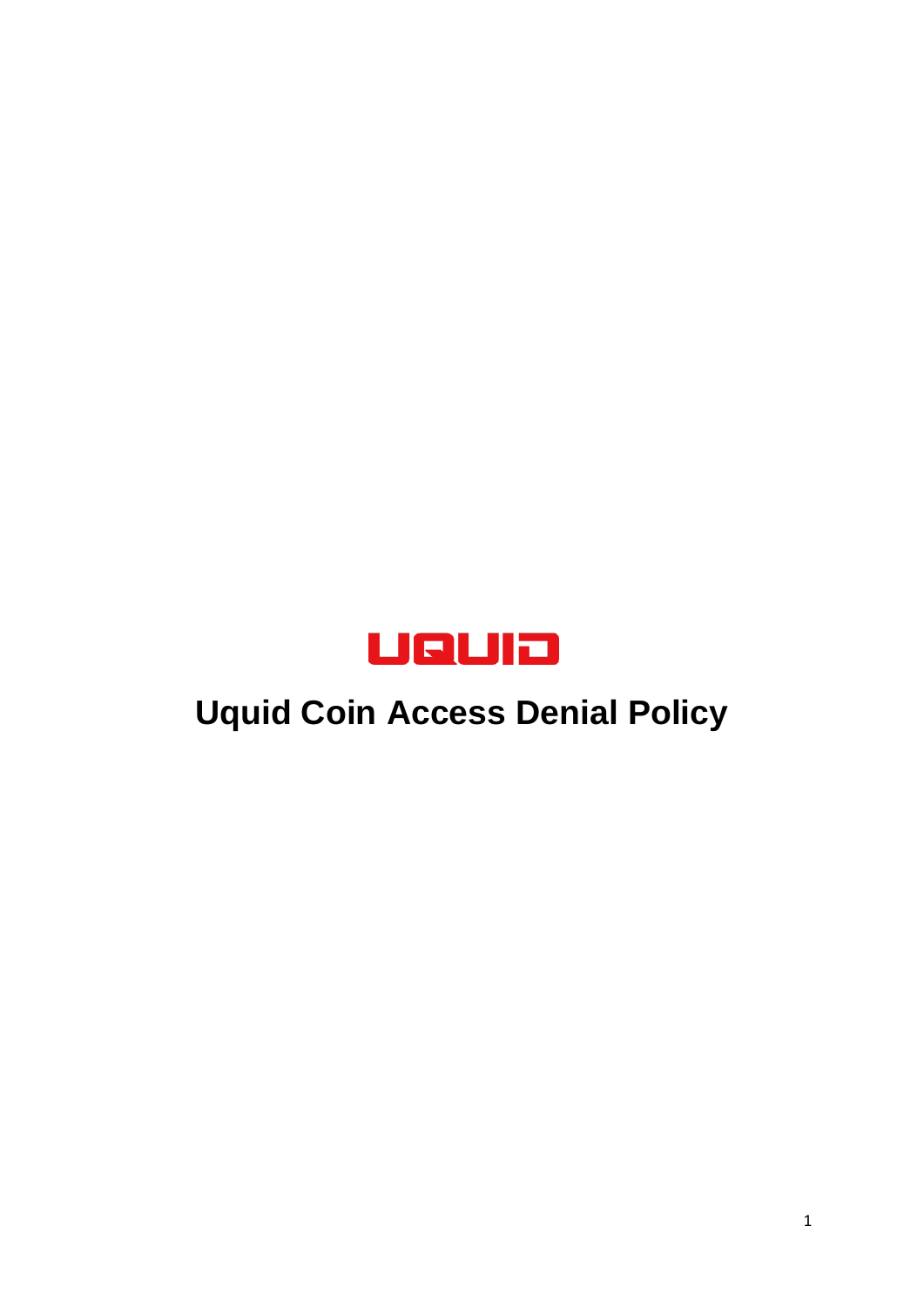# **Table of contents**

| b) |  |  |
|----|--|--|
|    |  |  |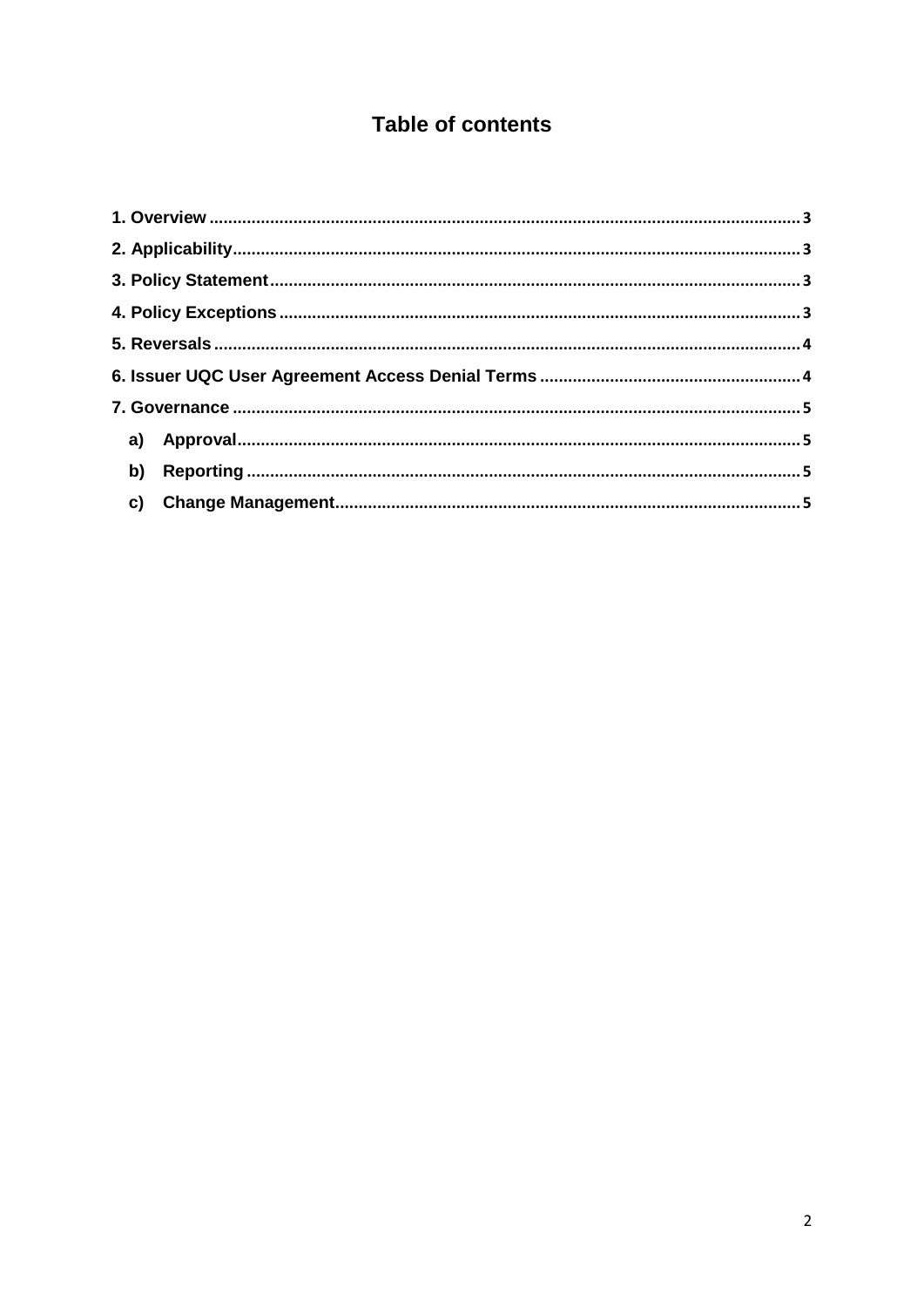## **1. Overview**

<span id="page-2-0"></span>The Uquid Coin ("Uquid") has the ability to block individual Ethereum Blockchain addresses from sending and receiving Uquid Coin ("UQC"). In this document, this ability is referred to as "access denial." When an address is denied access, it can no longer receive UQC and all of the UQC controlled by that address is blocked and cannot be transferred on-chain. It is not possible to deny access individual UQC tokens. This Uquid Coin Access Denial Policy ("Policy") sets forth the Uquid policy on access denial to individual addresses.

A Uquid issuer ("Issuer") has KYC, AML, and CFT controls in place in connection with the issuance and redemption of UQC on our platforms. Issuers are required to comply with applicable laws and regulations, Uquid policies, as well as their own internal compliance policies. Such laws, regulations, or policies may require Issuers to close user accounts or seize funds held in such user accounts on an Issuer's platform. However, only Uquid, not individual Issuers, has the ability to deny access to addresses. Uquid and its Issuers do not monitor or impose controls for on-chain transfers of UQC, except under the terms of this Policy.

# <span id="page-2-1"></span>**2. Applicability**

Non-compliance with this Policy can expose Uquid to serious risk. This Policy applies to Uquid and its Issuers, including each of their respective employees.

## <span id="page-2-2"></span>**3. Policy Statement**

Uquid will not deny access to individual addresses, other than in circumstances that strictly conform to the requirements set forth under Part 4, Policy Exceptions.

## <span id="page-2-3"></span>**4. Policy Exceptions**

Uquid, by majority vote of its Board of Managers, will accept and consider a request for an exception to its policy against access denial (with or without advance notice) only in the following circumstances:

a) Where Uquid determines, in its sole discretion, that failure to grant a denial of access request presents a threat to the security, integrity, or reliability of the Uquid Network, including security breaches that compromise UQC privileged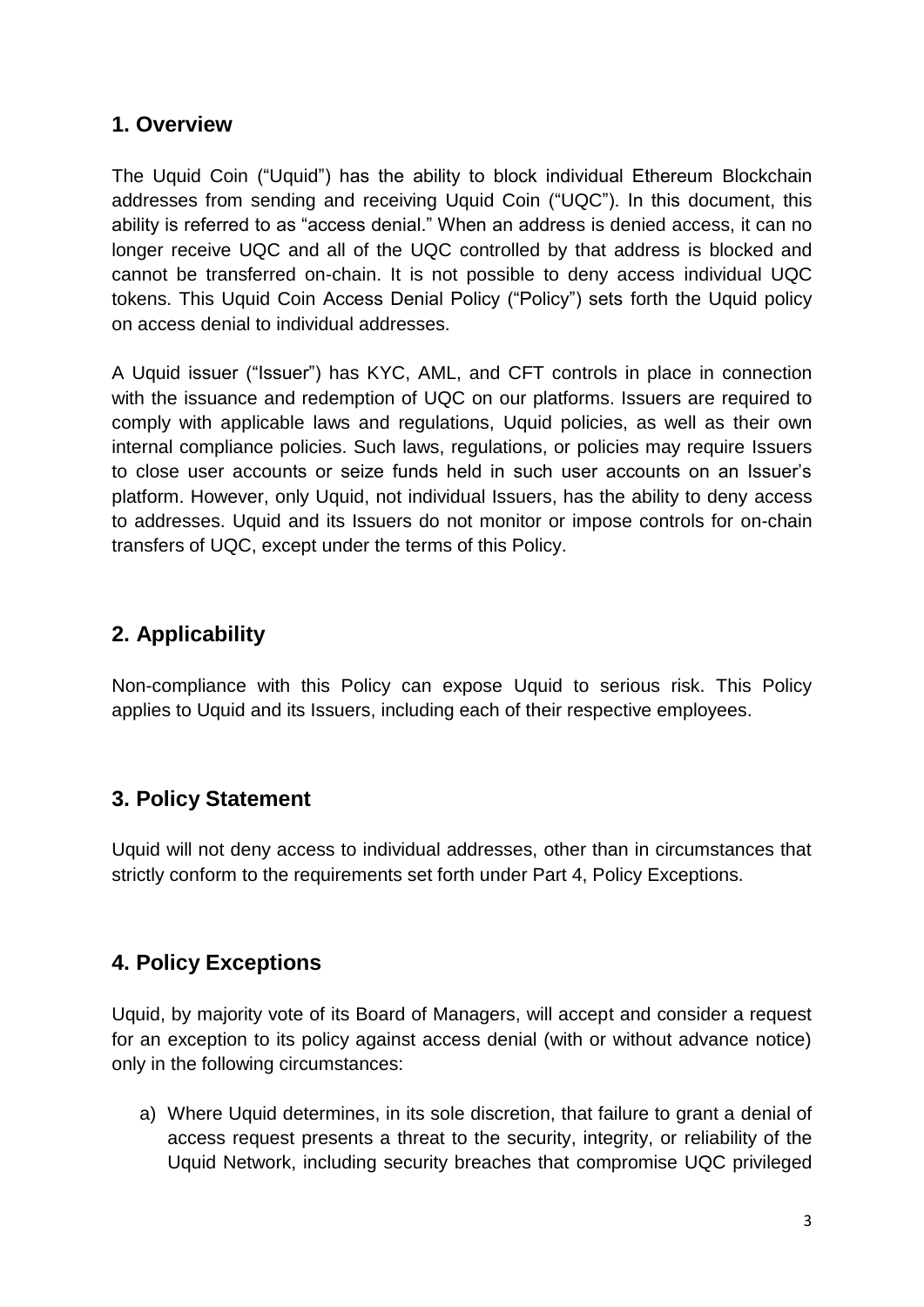keys (e.g., owner private key) and result in unauthorized UQC address being blacklist from such compromise.

b) To comply with a law, regulation, or legal order from a duly recognized UK authorized authority, UK court of competent jurisdiction, or other governmental authority with jurisdiction over Uquid. To the extent an order requires access denial of an address with commingled funds of a platform (or similar) and Uquid reasonably determines that such access denial presents a threat to Uquid, Uquid reserves all rights to object to the order in the course of its participation in the proceeding.

Uquid will not accept and will not process a request for access denial absent the required showing that one of the above prerequisites have been met. In the event Uquid denies access to any address pursuant to this Policy, Uquid shall direct that corresponding reserve funds are segregated, if necessary, in compliance with applicable regulatory requirements. All such management decisions shall be approved by the Board of Managers.

## <span id="page-3-0"></span>**5. Reversals**

Uquid may revert the access denial of an individual address upon formal confirmation from such duly recognized UK authorized authority or UK court of competent jurisdiction that the legal or court order (per Part 4, Policy Exceptions above) is lifted, or no longer applicable, or that a security incident no longer requires such intervention. All such reversals will be approved by Uquid by a majority vote of the Uquid Board of Managers.

## <span id="page-3-1"></span>**6. Issuer UQC User Agreement Access Denial Terms**

All Issuers must include in their respective UQC user agreements access denial terms consistent with this Policy, including the following (in the same or substantially similar terms):